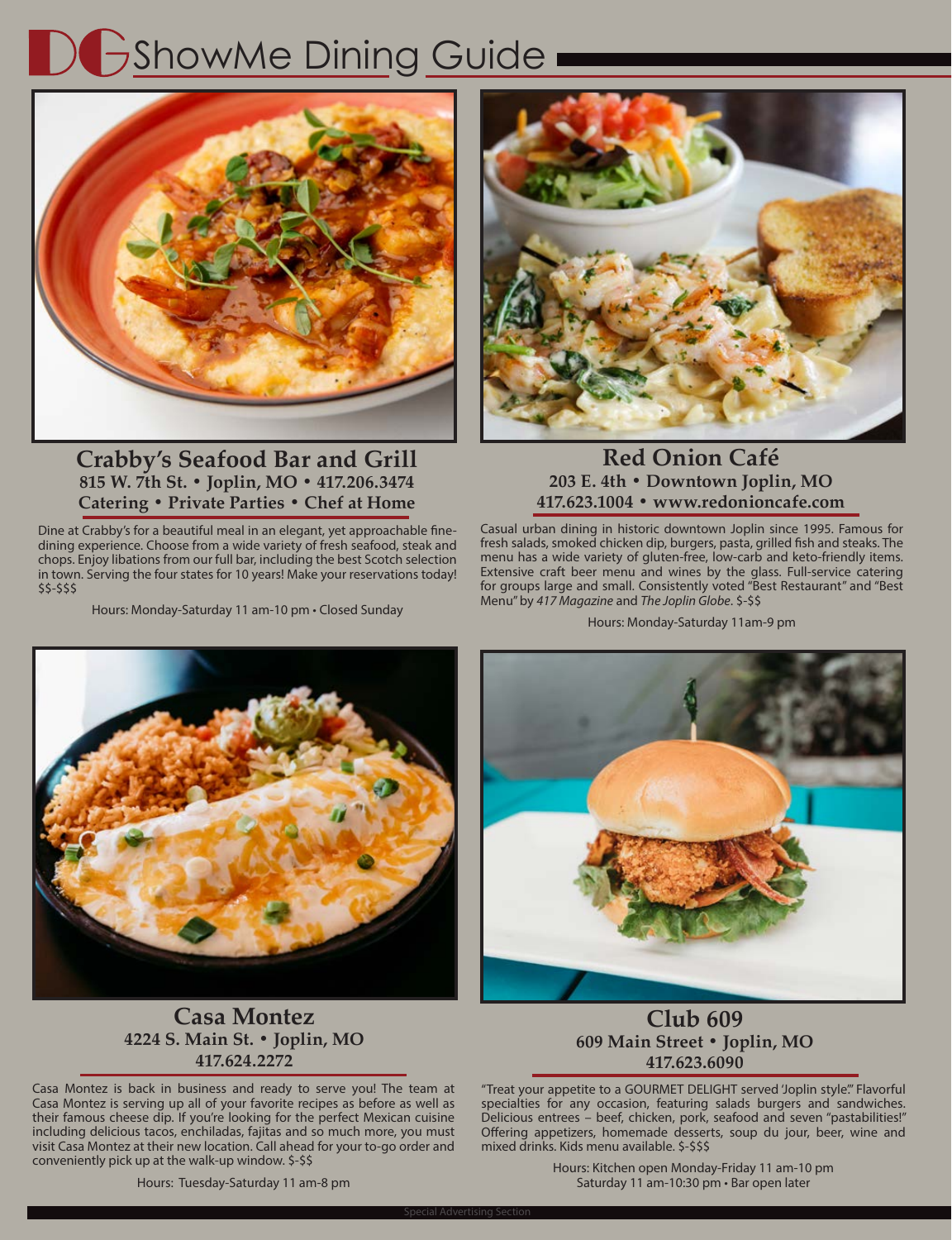

## **Hackett Hot Wings 520 S. Main • Joplin, MO 417.625.1333 • www.hacketthotwings.com**

"The only wings better are on an angel." Offering 13 flavors of wings, plus salads, catfish, chicken tenders, chicken sandwiches, hamburgers, boneless wings and more! Call for catering and reservations. Now offering an additional dining area and sports room with 17 big-screen TVs and full bar featuring Coach Hackett's Ultimate Bloody Mary. Check out the online store at hacketthotwings.com. (Smoke-free) \$-\$\$

Hours: Mon-Thurs, 11 am-9 pm; Fri-Sun, 11 am-10 pm; Mon-Wed Lunch Specials, 11 am-2 pm; Mon-Wed Happy Hour, 3-6 pm.



## **Bailey's Family Dining 1200 Briarbrook Dr. • Carl Junction, MO 417.781.2944 • Like us on Facebook!**

Bailey's restaurant offers a variety of home-cooked meals that are sure to satisfy. Enjoy one of our many delicious burgers with hand-breaded onion rings or try a pulled pork chimichanga. On the weekend, join us for breakfast where everything is made from scratch. From sweet to savory, we offer specialty pancakes, omelets and all your breakfast favorites.  $\frac{1}{5}$ - $\frac{1}{5}$ 

> Hours: Monday-Friday 11 am-10 pm; Saturday-Sunday 7 am-10 pm.



## **Undercliff Grill & Bar 6835 Old Highway 71 • Joplin, MO 417.629.2869 • www.theundercliffgrill.com**

Undercliff Grill & Bar is back in business! This historical restaurant has been brought back to life under new ownership, so come by to grab a bite to eat and see what's new. Chow down on some good old-fashioned comfort food or grab a beer at the bar. Undercliff Grill & Bar is the perfect spot for breakfast, lunch, a date or a night out with friends and family. Follow Undercliff Grill & Bar on Facebook to learn more! \$-\$\$.

Hours: Wednesday-Friday, 11 am-9 pm; Saturday, 9 am-9 pm; Sunday, 9 am-3 pm.



## **Club 1201 1201 E. 32nd Street • Joplin, MO 417.626.0032 • club1201.com**

Now serving Joplin's best brunch! Homemade beignets, pastries, biscuits and gravy, peppered bacon, eggs and parmesan fried potatoes and more! For lunch, enjoy your favorite appetizers, "out-of-this-world" salads, seasoned breads and your choice of dressing, soup du jour, sandwiches from burgers to apricot turkey and over 30 other choices! We offer a full service catering menu for private parties, business meetings and special events. \$-\$\$

June 2022 • www.showmetheozarks.com • 29 available for out-of-house and in-house events and catering 7 days a week. Hours: Tues-Thur 11 am-3 pm; Fri 11 am-10 pm; Sat and Sun 9 pm-2 pm. We are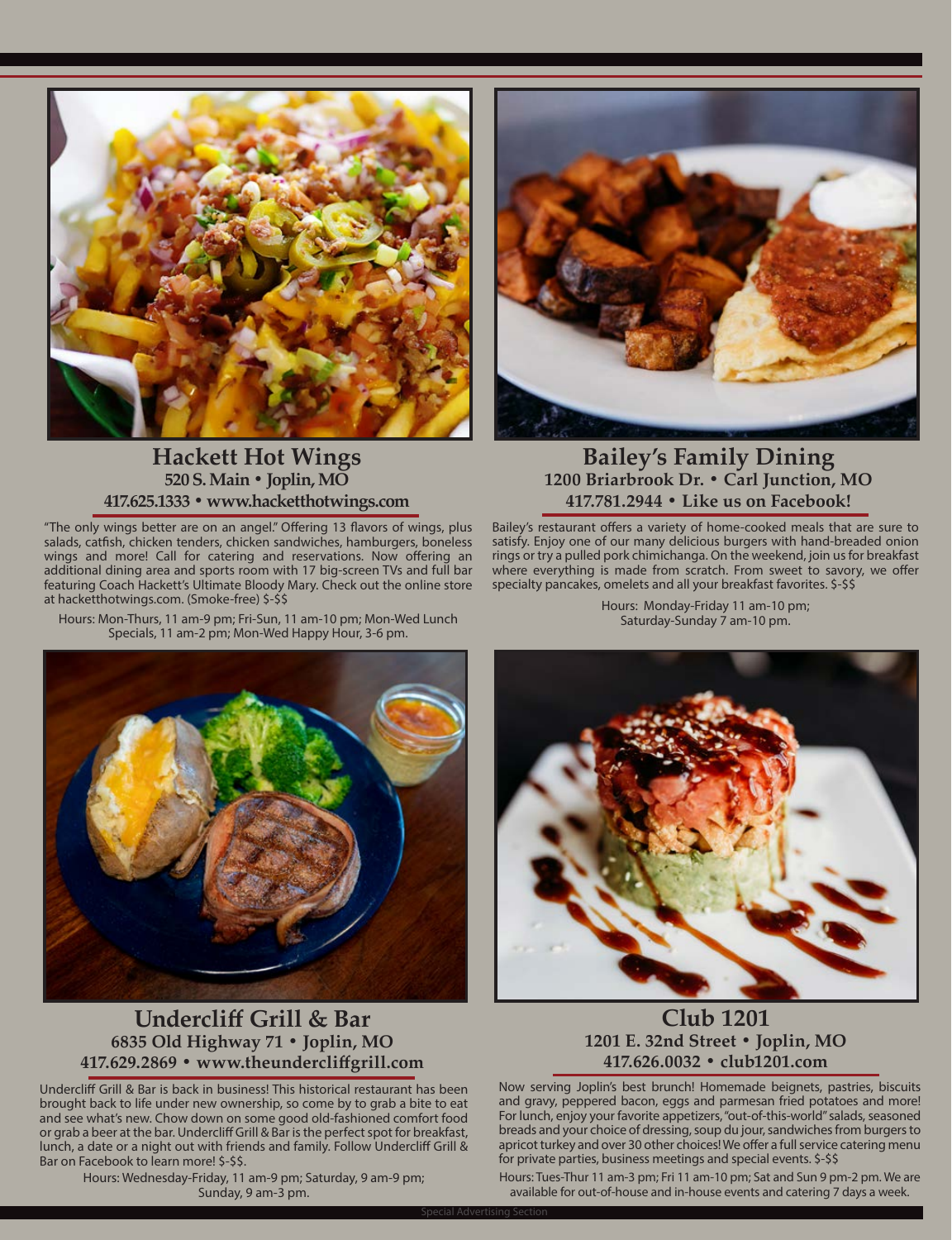# **DGShowMe Dining Guide**



## **Finn's 2707 E. 32nd Street • Joplin, MO 417.624.3466 • www.finnsjoplin.com**

Finn's is a semi-fine dining restaurant that caters to all your dining desires. Enjoy our dog-friendly patio and warm, inviting fireplaces. From our uniquely crafted cocktails, farm-fresh ingredients and Joplin's best in-house bakery paired with our elegant, intimate atmosphere for small gatherings or a night out. Finn's chefs are experts in their craft, with just the right touch to make your restaurant experience special. \$\$-\$\$\$

Hours: Monday -Thursday, 11 am-9 pm Friday 11 am-10 pm Saturday, 9 am-10 pm • Sunday brunch: 9 am-2 pm



**Just a Taste 105 S. Main St. • Webb City, MO 417.673.9463 • www.justatastemo.com**

Just A Taste Webb City has a plethora of incredible spaces for you to try out. Every time you come in, you can have a unique experience. Visit our tasting room, which features our own wine made in St. James, Missouri. Or, join us for dinner in our intimate restaurant or indoor courtyard, where we feature a farm-to-table menu. Or, stop in for a drink in our cozy cocktail bar featuring an inventive cocktail menu and hundreds of beer and spirits. \$\$-\$\$\$. Check Facebook for hours.



## **Haven 55 408 Havenhurst Drive • Pineville, MO 417.223.2055 • www.haven55.com**

Haven 55 is a cozy country restaurant with a magnificent view, delicious homestyle food and exceptional service. The culinary masterpieces from Owner and Executive Chef Alan Bone cannot be beat. You will love the New York strip steak with blue cheese cream sauce, the fried green beans, and you don't want to miss Wednesday Night prime rib! Located on the site of the old Havenhurst Mill, built in 1868, this historical restaurant overlooks the dam on Little Sugar Creek. \$-\$\$\$

Hours: Tues – Sat for Lunch, 11 am – 2 pm and Dinner, 5 pm–9 pm.

30



## **Shawanoe Restaurant 70220 East Hwy 60 • Wyandotte, OK 888.992 SKY1**

Shawanoe Restaurant, located inside Indigo Sky Casino is serving delicious award-winning Chef creations daily. Bring your family and friends and enjoy delicious desserts, gourmet sandwiches, upscale salads, and a wonderful selection of pasta dishes. For the steak lover, mouth-watering steaks cooked to perfection. Featuring our 2.5 pound bone-in tomahawk ribeye with a variety of seafood and poultry. Everything to satisfy your appetite, plus your favorite beverage. Go to indigoskycasino.com for additional information. Located inside Indigo Sky Casino, Hwy 60 West of Seneca, MO. \$-\$\$\$